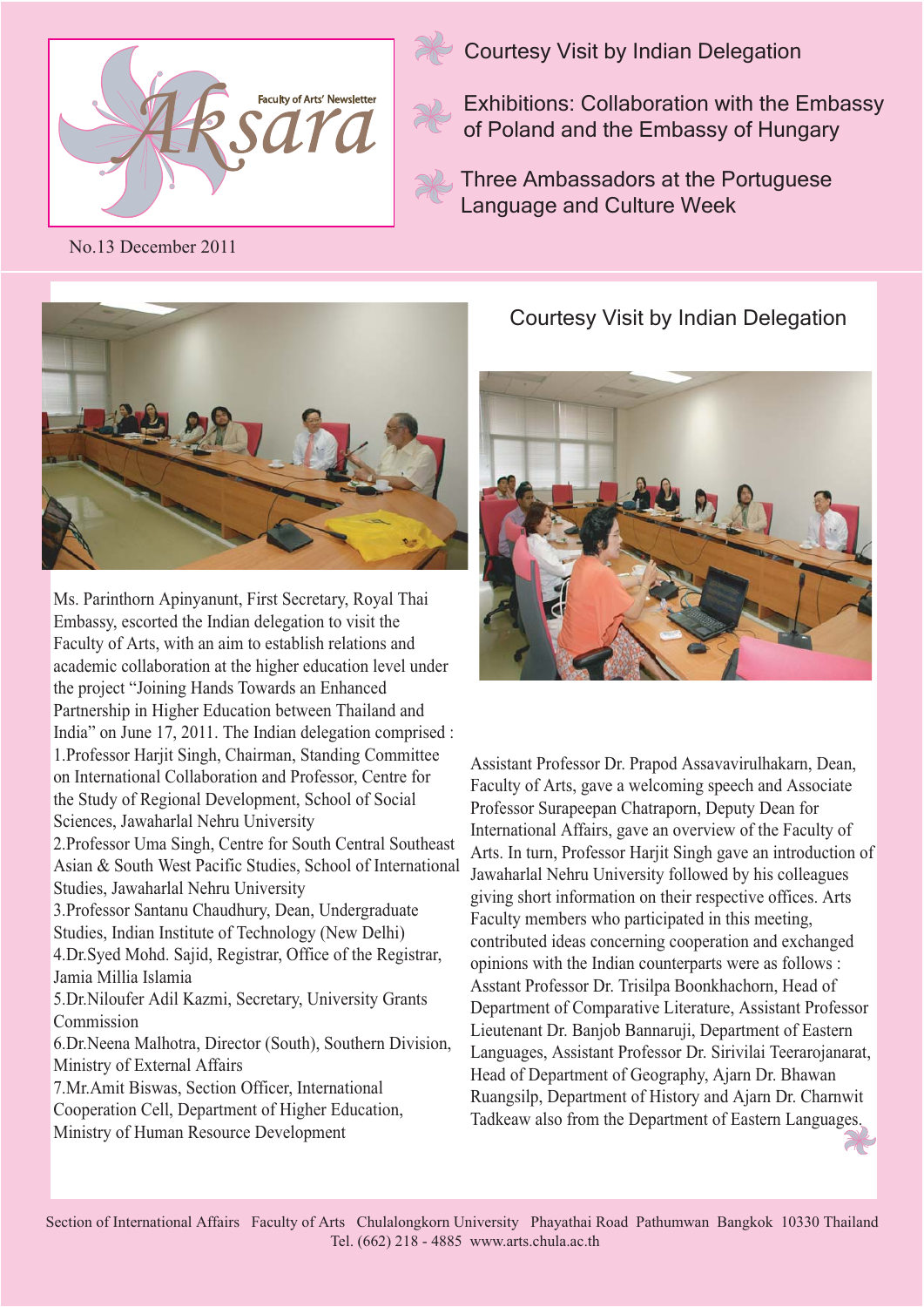## Exhibitions: Collaboration with the Embassy of Poland and the Embassy of Hungary





"The Evolution of the Parliamentary Traditions of Hungary and Poland" is a rich and fascinating topic--and provided the occasion for a collaboration between the Section of International Affairs, the Humanities Information Center, the Embassy of Hungary and the Embassy of Poland. The result was a unique exhibition, held from August 17 to August 22, 2011 at the Learning Commons in our new Maha Chakri Sirindhorn Building. The opening ceremony, which took place in the afternoon of August 17, 2011, was presided over by Assistant Professor Dr. Prapod Assavavirulhakarn, Dean of the Faculty of Arts, H.E. Dr. Jerzy Bayer, the Polish Ambassador, and Mr. Peter Jakab, Deputy Head of Mission, Embassy of Hungary. The Dean gave a welcome speech followed by opening speeches by H.E. Dr. Jerzy Bayer and Mr. Peter Jakab respectively.

After the opening ceremony the Dean cordially invited all the participants to view the exhibition. Then all were invited to proceed to the DVD room to enjoy the screening of two documentaries introducing the essences of Poland and Hungary. The event ended with a lavish cocktail party in front of the Learning Commons. Food and beverages were catered from the kitchen of Madame Malgorzata Kibilda-Bayer, the wife of the Polish Ambassador, who personally made sure that all the guests had good bites of the Polish dishes and pastries. The participants included guests of honor from various embassies and international organizations, participants from the European Studies Program, faculty members as well as Arts students. The atmosphere was very warm and friendly with everybody socializing and enjoying themselves with various activities.

As a gesture of thankfulness to the Faculty of Arts, Dr. Tomasz Gerlach, First-Counsellor, Polish Embassy, presented big, colorful bouquets of flowers to Dean Dr. Prapod, Deputy Dean for International Affairs, Associate Professor Surapeepan Chatraporn, and Khun Yupin Chancharoensin, Director of the Humanities Information Center. These bouquets which came as pleasant surprises would be both tokens of appreciation and reminders of our cordial relations that will continue to blossom for many years to come.





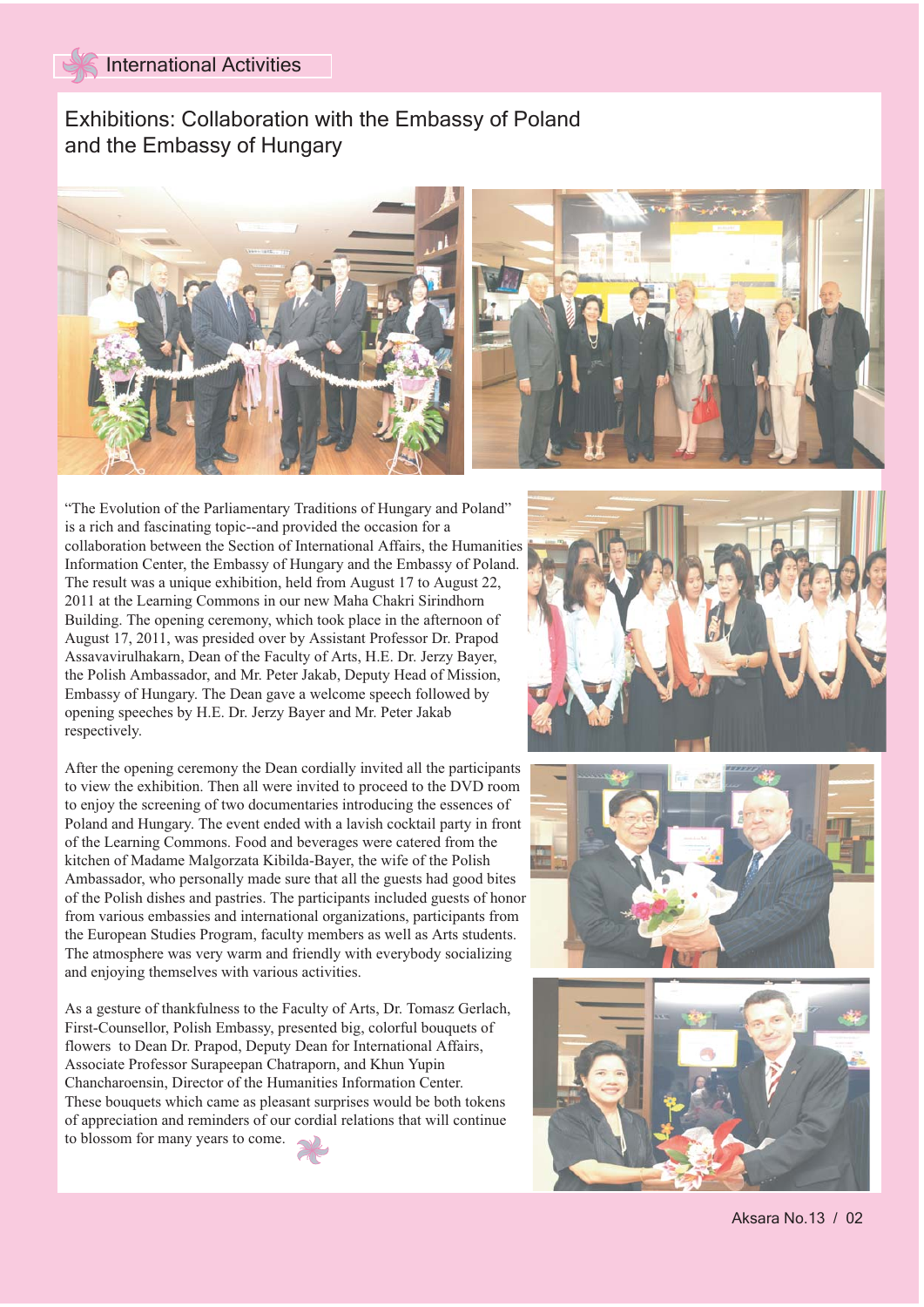## Three Ambassadors at the Portuguese Language and Culture Week



For a Faculty concerned with language and culture, 500 years of diplomatic relations between Portugal and Thailand are more than enough reason for both celebration and academic study. The Section of International Affairs, in close cooperation with the Embassy of Portugal, combined these with their Portuguese Language and Culture Week, held from August 22 to August 26, 2011.

The opening ceremony took place in the evening of August 22, 2011 in the foyer of Maha Chulalongkorn Building. Presiding over the ceremony were Assistant Professor Dr. Prapod Assavavirulhakarn, Dean of the Faculty of Arts, and H.E. Dr. Jorge Ryder Torres Perreira, the Portuguese Ambassador. Dean Dr. Prapod gave a warm welcome speech to participants who were from various areas ranging from the diplomatic, the media, the business to the academic circle. H.E. Dr. Jorge Ryder gave a opening speech full of descriptive details, placing emphasis on not only the long-standing diplomatic relations between Portugal and Thailand in successive periods in Thai history but also the personal friendship of numerous national figures. This was followed by two congratulatory speeches by H.E. Mr. Paulo Cesar Meira de Vasconcellos, the Brazilian Ambassador, and by H.E. Mr. Joao Freitas de Camara, the Ambassador from Timor-Leste. The Ambassador from Timor-Leste was accompanied by his wife who expressed her interest in enrolling in an evening language program of the Faculty. The opening ceremony ended with friendly socializing and networking among the guests of honor and participants in a cocktail party featuring Portuguese and Thai pastries, dessert, and drinks.



On August 24, 2011 in the foyer of Maha Chakri Sirindhorn Building there were demonstrations of Portuguese cultural dances in national costumes. The performers were Arts students who take Portuguese courses, and Portuguese instructors. The event drew a lot of attention from the students as well as the passersby.

On August 26, 2011, the last day of the Portuguese Language and Culture Week, a talk on "Careers and the Portuguese Language" was held in Room 401/17, Maha Chakri Sirindhorn Building. The speakers included guests from the Embassy of Portugal and the Embassy of Brazil, famous translators, and successful Arts alumni. Throughout the Portuguese Language and Culture Week, there were the exhibition, books, and magazines on display, sampling of Portuguese classical and popular songs as well as screening of Portuguese films and documentaries in the Learning Commons, Maha Chakri Sirindhorn Building.